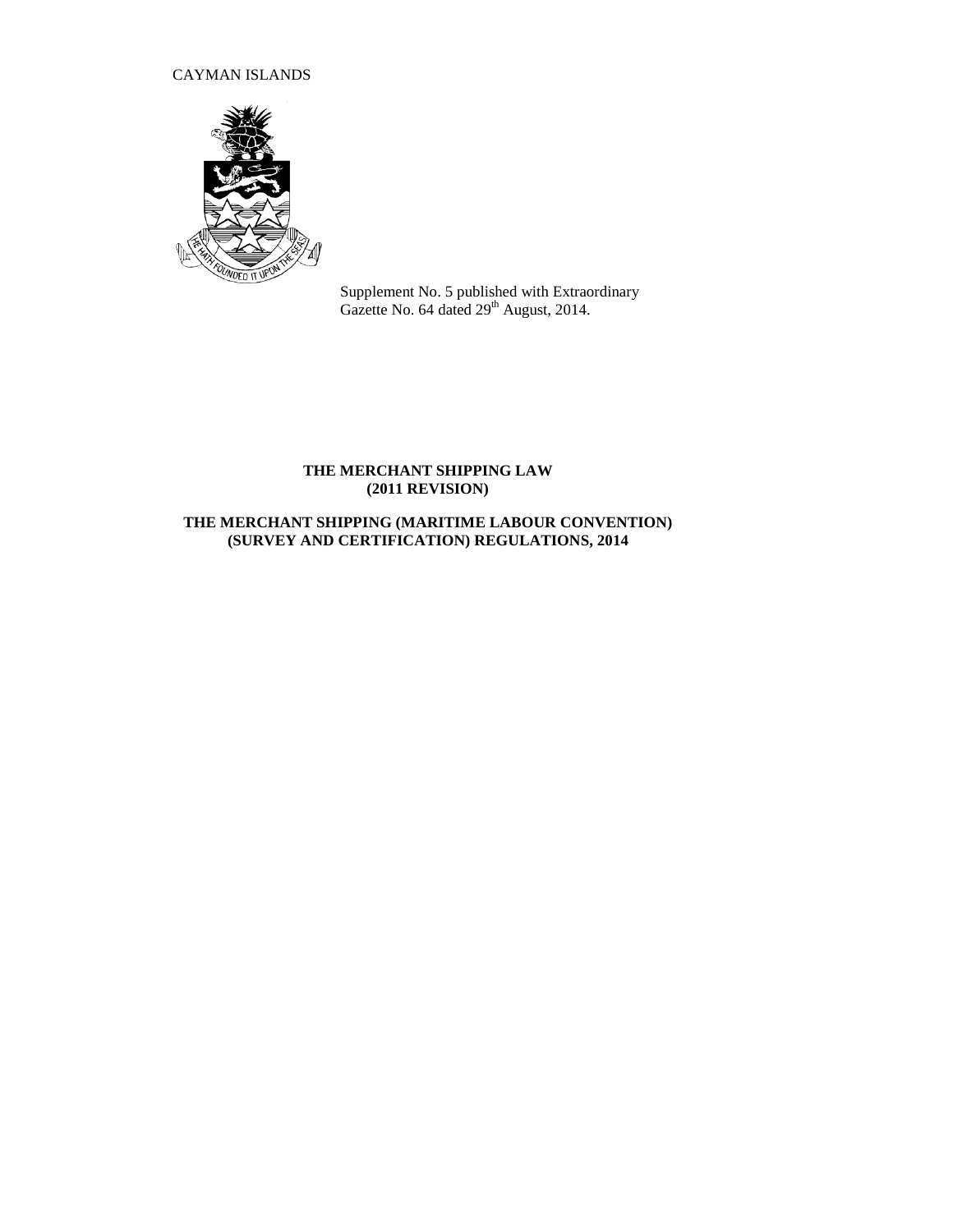## **THE MERCHANT SHIPPING (MARITIME LABOUR CONVENTION) (SURVEY AND CERTIFICATION REGULATIONS, 2014**

## **ARRANGEMENT OF REGULATIONS**

- 1. Citation
- 2. Definitions
- 3. Application
- 4. Inspection of ships: vessels of under 500 gross tonnage
- 5*.* Requirement for Maritime Labour Certificate: Initial Survey
- 6. Requirement for Maritime Labour Certificate: Renewal Survey
- 7. Requirement for Maritime Labour Certificate: Intermediate Survey
- 8. Nominated Surveyors and Recognized Organizations
- 9. Issue of Maritime Labour Certificate
- 10. Issue and endorsement of Maritime Labour Certificate by another Convention Government
- 11. Interim Maritime Labour Certificate
- 12. Duration and validity of Maritime Labour Certificate
- 13. Declaration of Maritime Labour Compliance
- 14. Duty on shipowner in respect of recruitment and placements services
- 15. Documents to be carried on board ship and made available
- 16. On board and on shore complaint procedure
- 17. Arbitration
- 18. Inspection of ships
- 19. Detention of ships
- 20. Documentation and complaint procedure requirements for non-Cayman Islands ships
- 21. Inspection of non-Cayman Islands ships
- 22. Detention of non-Cayman Islands ships
- 23. Right of appeal and compensation
- 24. Offences and penalties
- 25. Defence

Schedule - list of Regulations implementing the Maritime Labour Convention.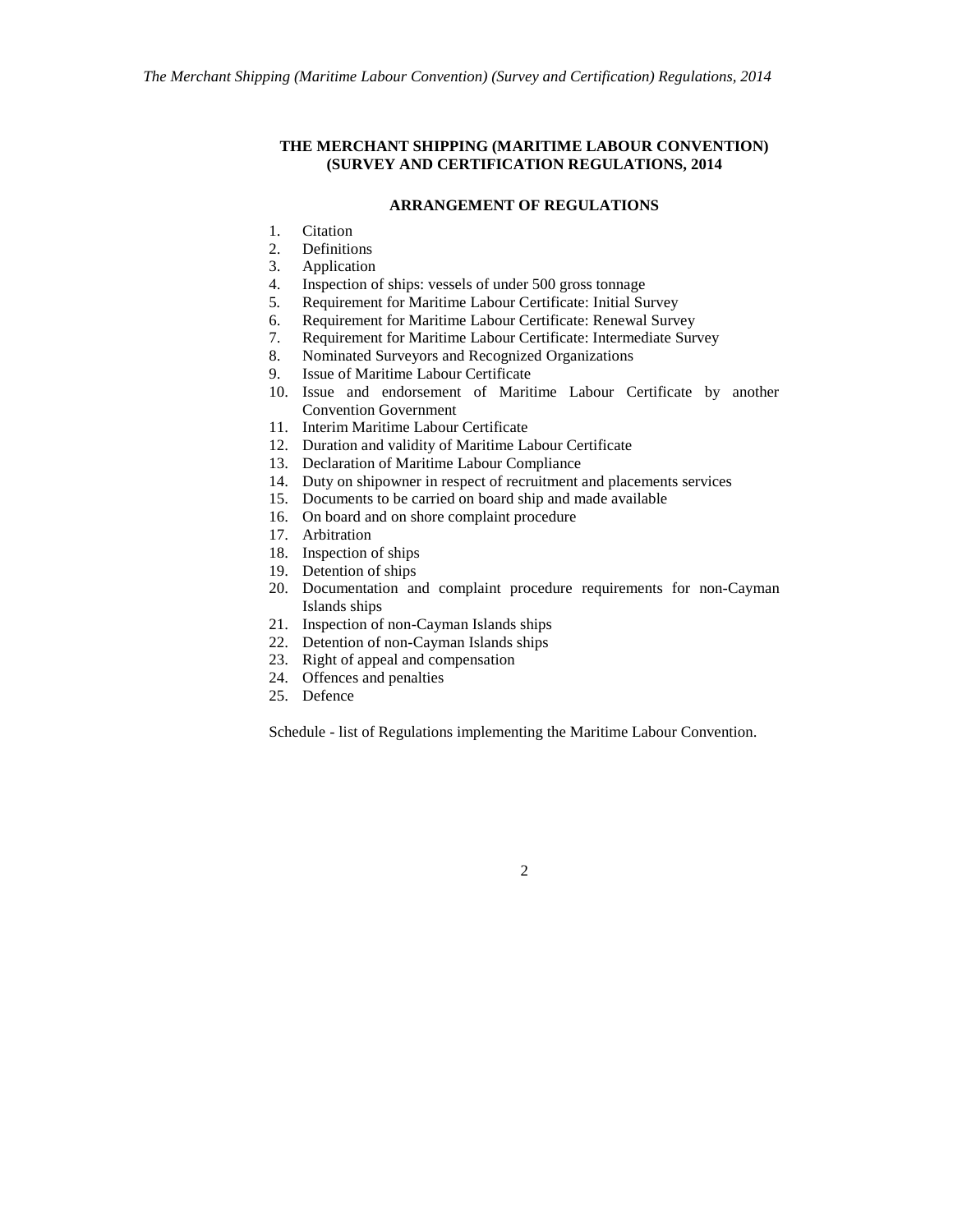CAYMAN ISLANDS

#### **THE MERCHANT SHIPPING LAW (2011 REVISION)**

## **THE MERCHANT SHIPPING (MARITIME LABOUR CONVENTION) (SURVEY AND CERTIFICATION REGULATIONS, 2014**

The Cabinet, in exercise of the powers conferred by section 463 of the Merchant Shipping Law (2011 Revision), makes the following Regulations -

1. These Regulations may be cited as the Merchant Shipping (Maritime Labour Convention) (Survey and Certification) Regulations, 2014. Citation

2. In these Regulations -

"anniversary date" means the day and the month of each year which will correspond to the date of expiry of the Maritime Labour Certificate;

"authorized person" means a person authorized by the Chief Executive Officer to carry out inspections and audits for the purposes of these Regulations and includes any surveyor of ships appointed under section 419 of the Law;

"Cayman Islands Regulations implementing the Maritime Labour Convention" means the Regulations specified in the Schedule;

"Chief Executive Officer" means the Chief Executive Officer of MACI appointed under section 9 of the Maritime Authority Law (2013 Revision);

"CISN 04/2014" means Shipping Notice CISN 04/2014 published by MACI regarding requirements and guidance for on board and on shore complaint procedures on Cayman Islands ships, as amended from time to time;

"Convention Government" means a Government, other than the Government of the Cayman Islands, which is a Party to the Maritime Labour Convention;

"Declaration of Maritime Labour Compliance" means, in relation to a ship, the valid Part 1 and Part 2 documents drawn up and issued in accordance with the Maritime Labour Convention, in the forms corresponding to the relevant models

3

Definitions

Schedule

(2013 Revision)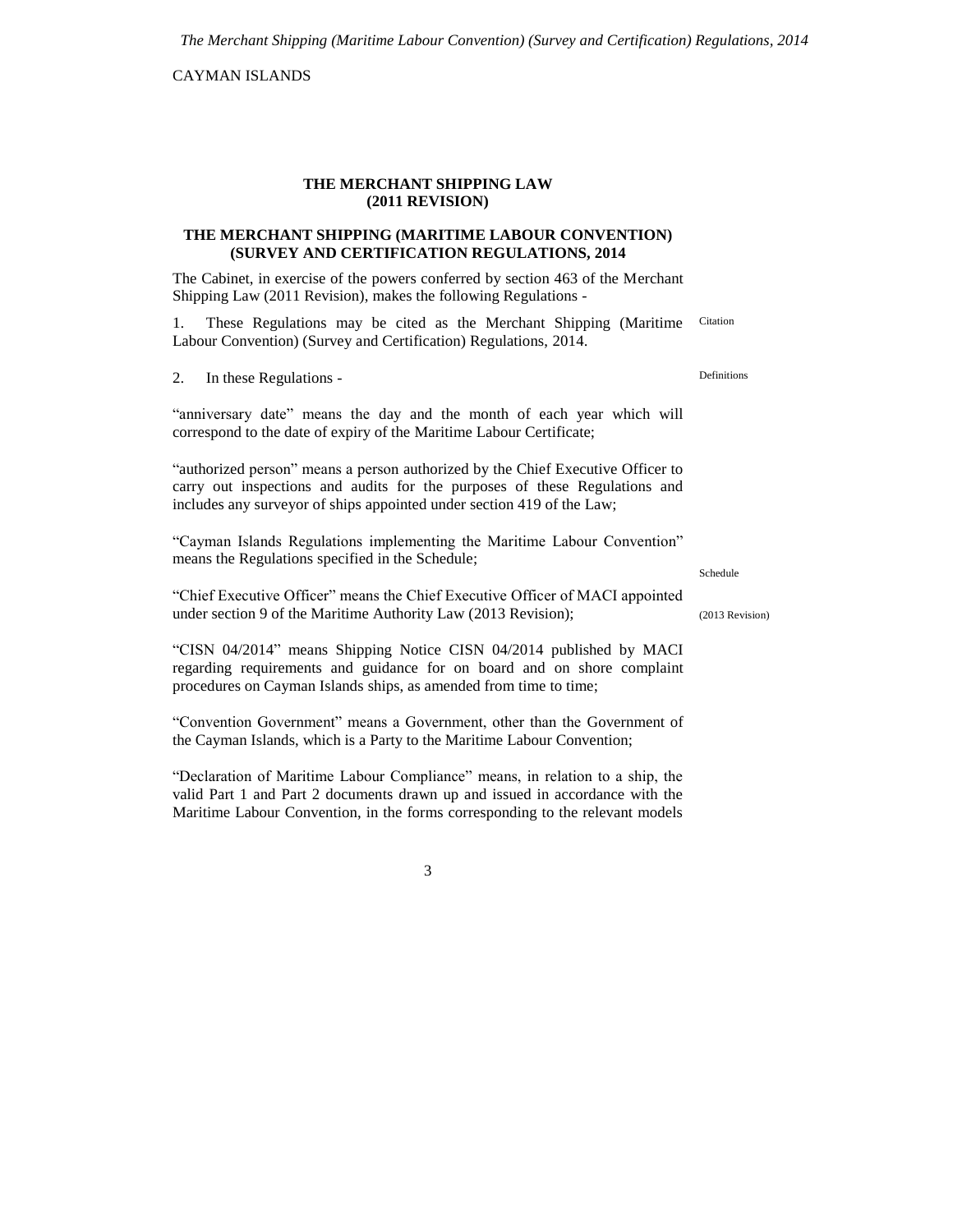given in Appendix A5-II of the Convention and having the contents, duration and validity specified in regulation 5.1.3 and standard A5.1.3 of the Convention;

"gross tonnage" means the gross tonnage as determined under the International Convention on Tonnage Measurement of Ships, 1969, as amended, or under any regulations relating to tonnage measurement made under the Law, as the case may be and where a ship has alternative gross tonnages, means the larger of those tonnages;

"International Labour Office" means the permanent secretariat of the International Labour Organization;

"Maritime Labour Certificate" and "interim Maritime Labour Certificate" mean a Certificate issued in accordance with the Maritime Labour Convention;

"Maritime Labour Convention" means the Convention adopted on 23rd February 2006 by the General Conference of the International Labour Organization, as may be amended from time to time;

"offshore installation" means any installation which is intended for underwater exploitation of mineral resources or exploration with a view to such exploitation;

"seafarer" means any person, including a master, who is employed or engages or works in any capacity on board a ship and whose normal place of work is on a ship; and

"shipowner" means -

- (a) in relation to a ship which has a valid Maritime Labour Certificate, the person identified as the shipowner on that Certificate; or
- (b) in relation to any other ship, the owner of the ship or, if different, any other organization or person such as the manager, or the bareboat charterer, that has assumed the responsibility for the operation of the ship from the owner

3. (1) Subject to paragraph (3), these Regulations (other than regulations 20 to 22) apply to Cayman Islands ships, wherever they may be.

(2) Subject to paragraph (3), regulations 20 to 22 of these Regulations apply to non-Cayman Islands ships, while they are within Cayman Islands waters from the date on which the Maritime Labour Convention comes into force.

4

Application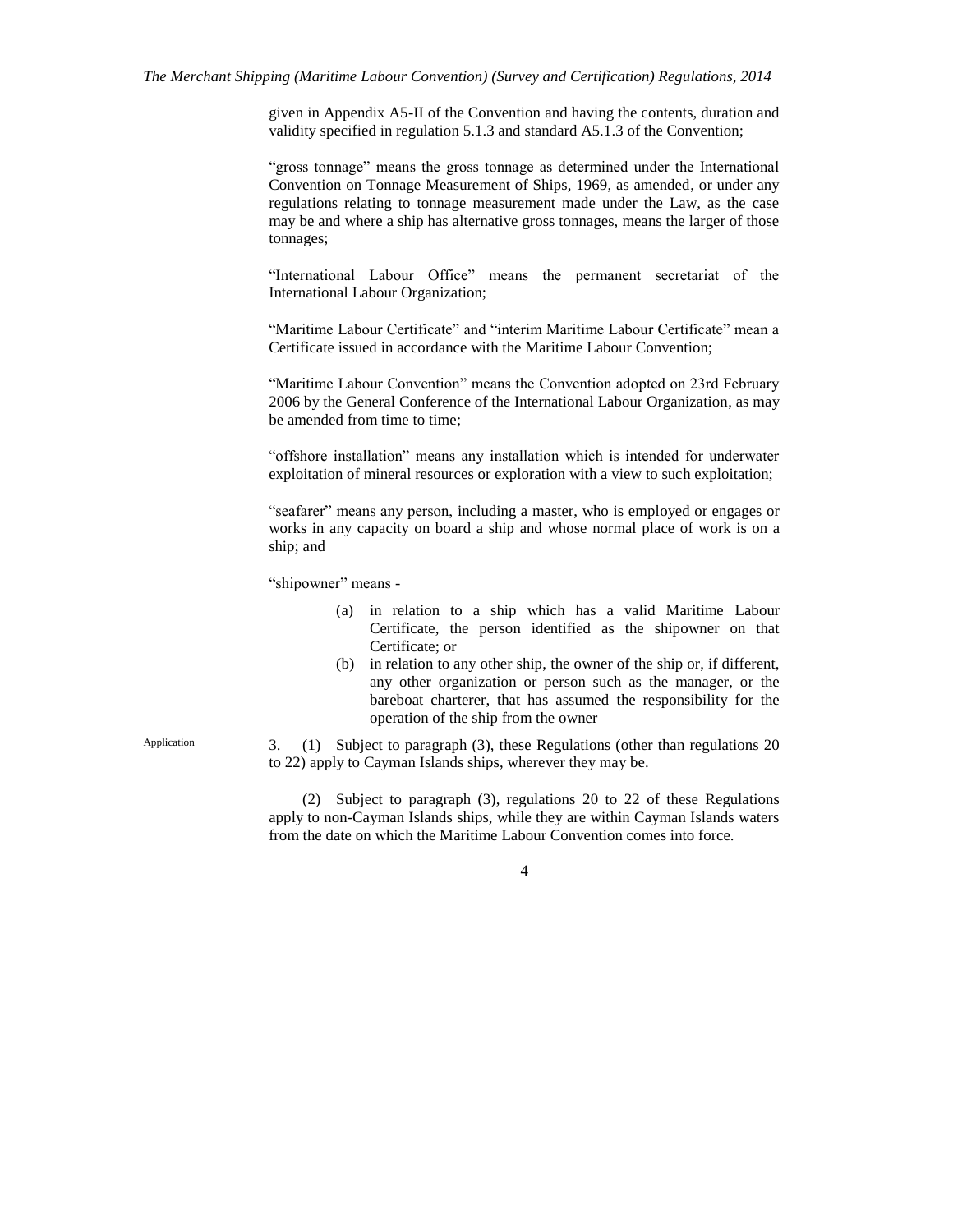- (3) These Regulations do not apply to
	- (a) pleasure vessels;
	- (b) fishing vessels;
	- (c) warships or naval auxiliaries; or
	- (d) offshore installations whilst on their working stations.

4. (1) A Cayman Islands ship of less than 500 gross tonnage shall not -

- (a) be put into service; or
- (b) if it is already in service, continue in service,

unless the requirements set out in paragraph (2) are met.

(2) The requirements referred to in paragraph (1) are that the Chief Executive Officer has caused to be carried out a survey in respect of the ship and an authorized person confirms that the requirements of the Cayman Islands Regulations implementing the Maritime Labour Convention are being complied with.

(3) A Cayman Islands ship to which this regulation applies shall not continue in service after the day and month of the third year following the survey required by paragraph (2) and this paragraph, unless the Chief Executive Officer has caused to be carried out a further survey in respect of the ship and an authorized person confirms that the requirements of the Cayman Islands Regulations implementing the Maritime Labour Convention are being complied with.

- 5. (1) A Cayman Islands ship of 500 gross tonnage or above shall not
	- (a) be put into service; or
	- (b) if it is already in service, continue in service,

unless the requirements set out in paragraph (2) are met.

- (2) The requirements referred to in paragraph (1) are that
	- (a) the Chief Executive Officer has caused to be carried out an initial survey in respect of the ship;
	- (b) an authorized person confirms that the requirements of the Cayman Islands Regulations implementing the Maritime Labour Convention are being complied with; and
	- (c) a Maritime Labour Certificate has been issued in respect of that ship and is still valid.

(3) A survey carried out under paragraph (2) is referred to in these Regulations as an "initial survey".

5

Inspection of Ships: vessels of under 500 gross tonnage

Requirement for Maritime Labour Certificate: Initial Survey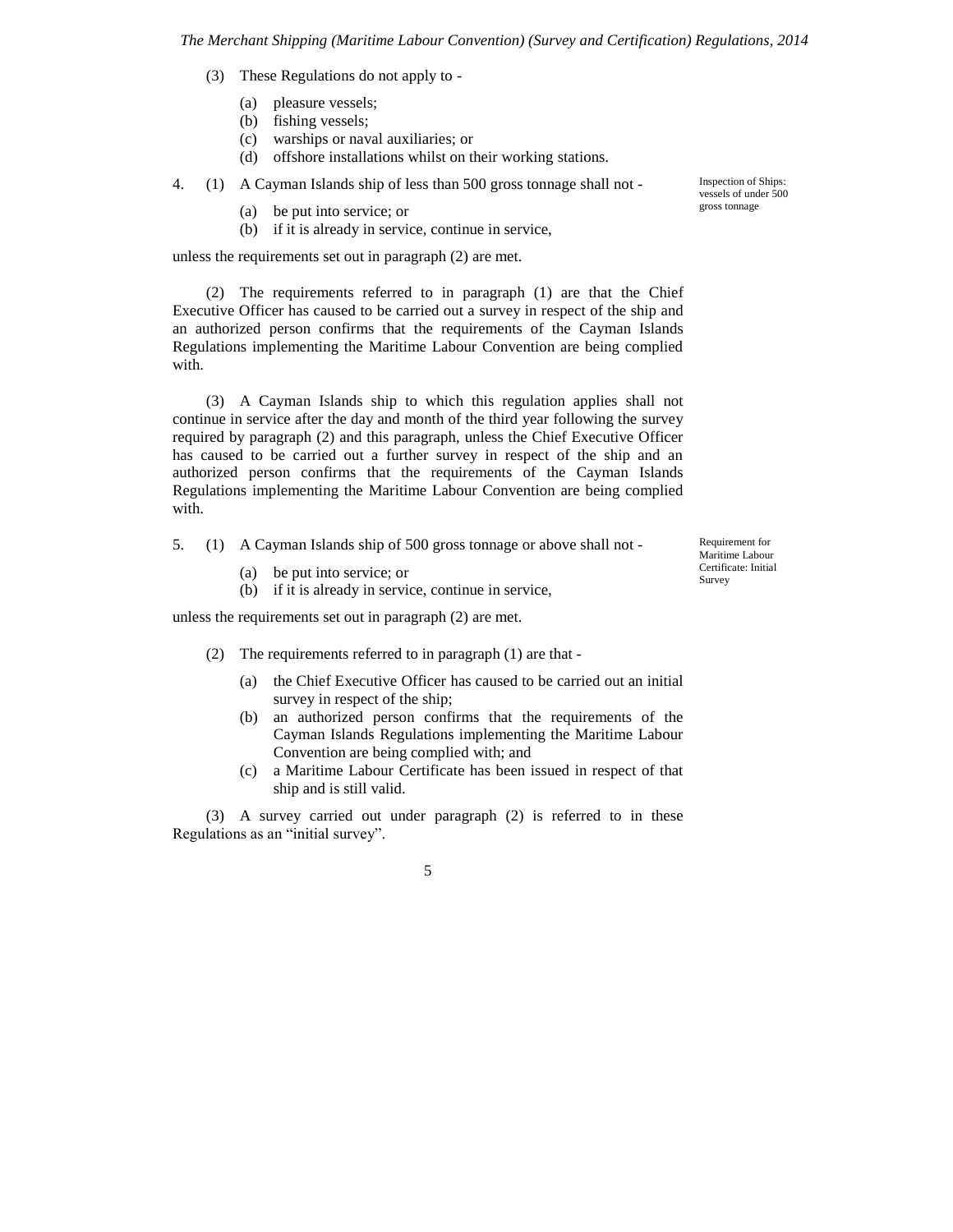Requirement for Maritime Labour Certificate: Renewal Survey

- 6. (1) A Cayman Islands ship of 500 gross tonnage and above shall not
	- (a) proceed to sea; or
	- (b) if it is already at sea, remain at sea,

after the date of expiry of a Maritime Labour Certificate in respect of that ship unless the requirements set out in paragraph (2) are met.

- (2) The requirements referred to in paragraph (1) are that
	- (a) the Chief Executive Officer has caused to be carried out a renewal survey in respect of the ship;
	- (b) an authorized person confirms that the requirements of the Cayman Islands Regulations implementing the Maritime Labour Convention are being complied with; and
	- (c) a Maritime Labour Certificate has been issued in respect of that ship and is still valid.

(3) A survey carried out under paragraph (2) is referred to in these Regulations as a "renewal survey".

Requirement for Maritime Labour Certificate: Intermediate Survey

- 7. (1) Subject to paragraph (3), a Cayman Islands ship of 500 gross tonnage or above shall not -
	- (a) proceed to sea; or
	- (b) if it is already at sea, remain at sea,

following the intermediate survey period of the Maritime Labour Certificate being issued unless the requirements set out in paragraph (2) are met.

- (2) The requirements referred to in paragraph (1) are
	- (a) that the Chief Executive Officer has caused to be carried out an intermediate survey of the ship, to ensure that the conditions for the validity of the Maritime Labour Certificate are being met, during the period defined by paragraph (4), and at other times if the Chief Executive Officer thinks fit;
	- (b) an authorized person confirms that the requirements of the Cayman Islands Regulations implementing the Maritime Labour Convention are being complied with; and
	- (c) the authorized person has endorsed the Maritime Labour Certificate to that effect.

(3) A survey carried out under paragraph (2) is referred to in these Regulations as an "intermediate survey".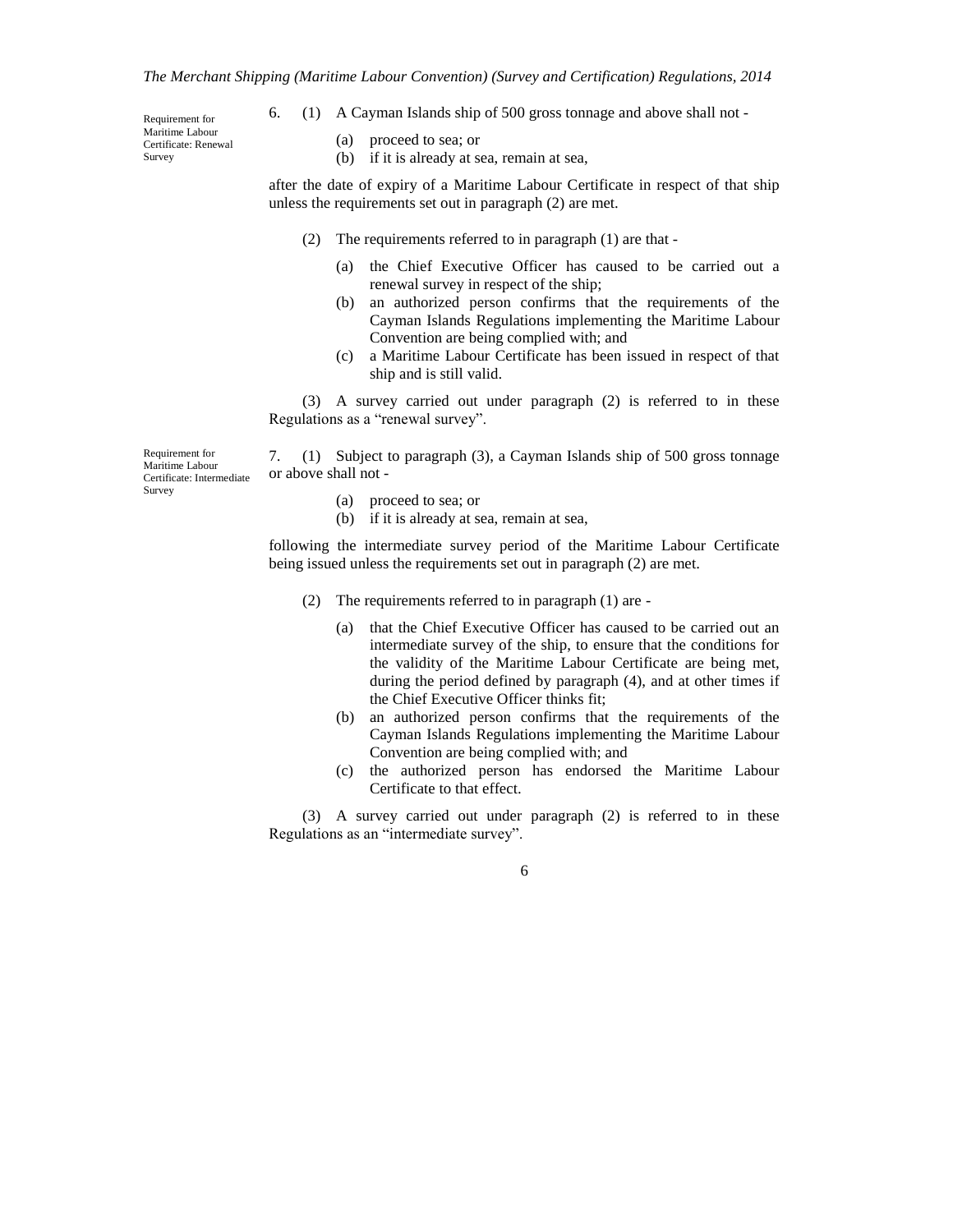(4) In this regulation, "intermediate survey period" means the period between the second and third anniversary date.

8. (1) Subject to paragraph (2), surveys under these Regulations shall be carried out by an authorized person.

(2) The Chief Executive Officer may entrust the surveys under these Regulations to surveyors nominated for the purpose or to organizations recognized by the Chief Executive Officer.

(3) Where surveyors or organizations are entrusted by the Chief Executive Officer under paragraph (2), the Chief Executive Officer shall ensure the completeness and efficiency of the surveys and shall undertake to ensure the necessary arrangements to satisfy this obligation.

(4) Surveyors or organizations to whom surveys are entrusted under paragraph (2) shall as a minimum be empowered by the Chief Executive Officer to require that corrective action is taken immediately to bring a ship into compliance with the requirements of the Cayman Islands Regulations implementing the Maritime Labour Convention.

(5) The Chief Executive Officer shall notify the International Labour Office of the specific responsibilities and conditions of the authority delegated to such nominated surveyors or recognised organizations for circulation to Convention Governments.

9. (1) Where an authorized person notifies the Chief Executive Officer that -

Issue of Maritime Labour Certificate

- (a) the authorized person has carried out an initial survey or a renewal survey in respect of a ship; and
- (b) the authorized person is satisfied at the date of the survey that the requirements of the Cayman Islands Regulations implementing the Maritime Labour Convention are being complied with,

the Maritime Labour Certificate shall be issued or endorsed by either the Chief Executive Officer or by any person or organization duly authorised by the Chief Executive Officer and in every such case the Chief Executive Officer shall assume full responsibility for the Certificate.

(2) Where a ship is transferred to the Cayman Islands flag, a new Maritime Labour Certificate shall only be issued when the Chief Executive Officer is fully satisfied that the ship is in full compliance with these Regulations.

7

Nominated Surveyors and Recognised **Organizations**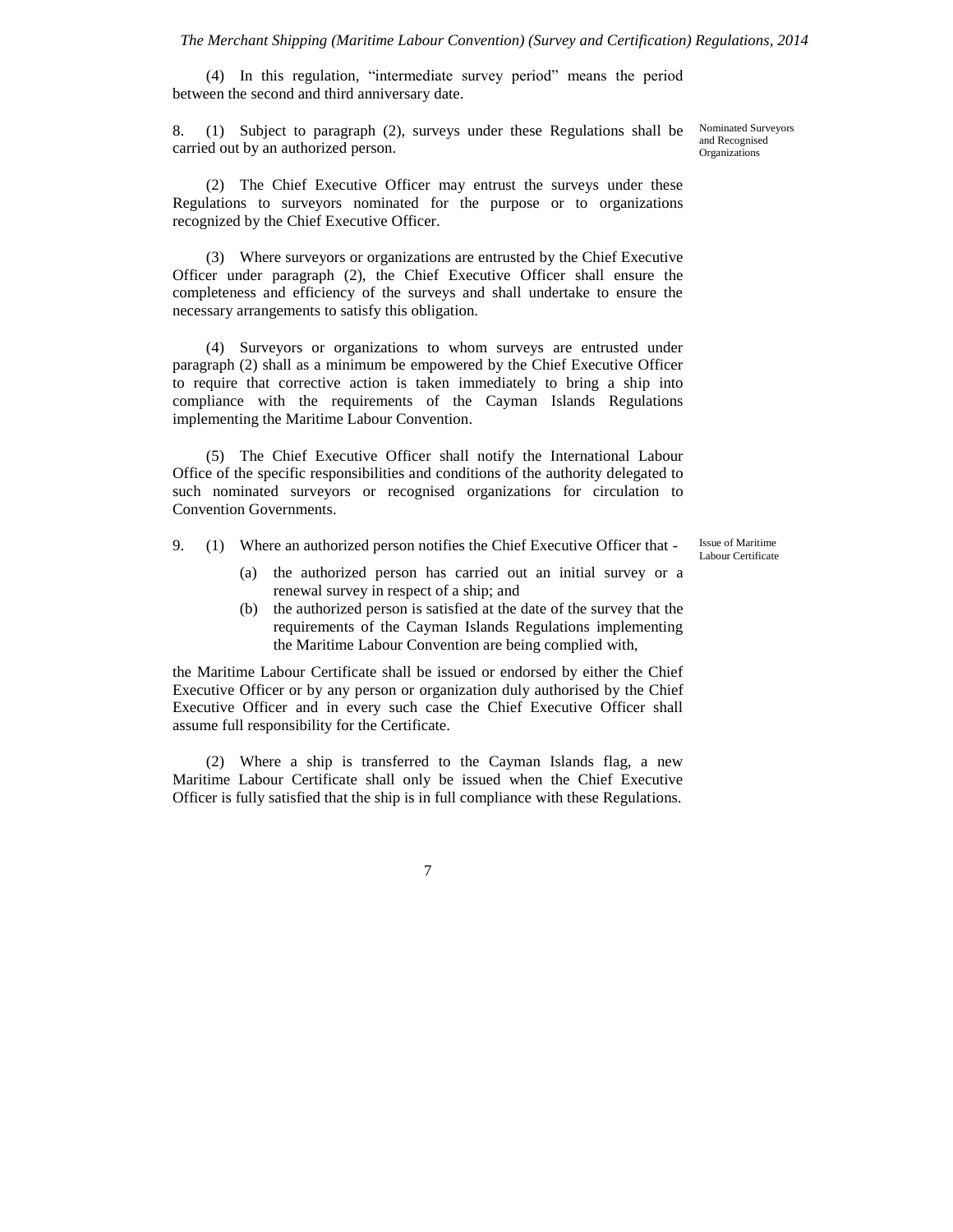(3) Where requested by the shipowner of a Cayman Islands ship of under 500 gross tonnage, the Chief Executive Officer, if satisfied after the completion of a survey carried out in accordance with regulation 5 or 6 that the requirements of the Cayman Islands Regulations implementing the Maritime Labour Convention are being complied with, may issue or endorse a Maritime Labour Certificate as respects that ship.

(4) A Maritime Labour Certificate issued under this regulation shall be in English and in the form set out in Appendix A5-II to the Maritime Labour Convention.

10. (1) The Chief Executive Officer may, at the request of another Convention Government, cause a ship to be surveyed and, if satisfied that these Regulations have been complied with, shall issue or authorise the issue of a Maritime Labour Certificate to the ship, and where appropriate endorse or authorise the endorsement of that Certificate on the ship in accordance with these Regulations.

(2) A Maritime Labour Certificate so issued shall contain a statement to the effect that it has been issued at the request of the Convention Government and a copy of it, together with a copy of the survey report, shall be transmitted as early as possible to the Convention Government requesting the survey.

(3) A Maritime Labour Certificate issued by another Convention Government in respect of a Cayman Islands ship at the request of the Chief Executive Officer shall have the same force and receive the same recognition in the Islands as a Certificate issued under these Regulations.

(4) A Maritime Labour Certificate issued by the Chief Executive Officer in accordance with paragraph (1) shall have effect as if issued or endorsed by the Convention Government which requested the survey to be carried out.

(5) No Maritime Labour Certificate shall be issued to a ship which does not fly the flag of a Convention Government.

Interim Maritime Labour Certificate

11. (1) This regulation applies -

- (a) where a ship to which regulations 5, 6 and 7 apply is first registered in the Cayman Islands;
- (b) where a ship to which regulations 5, 6 and 7 apply transfers from the flag of another State; or
- (c) when a shipowner of a ship to which regulations 5, 6 and 7 apply assumes responsibility for the operation of a ship which is new to that shipowner.

8

Issue and endorsement of Maritime Labour Certificate upon request by another Convention Government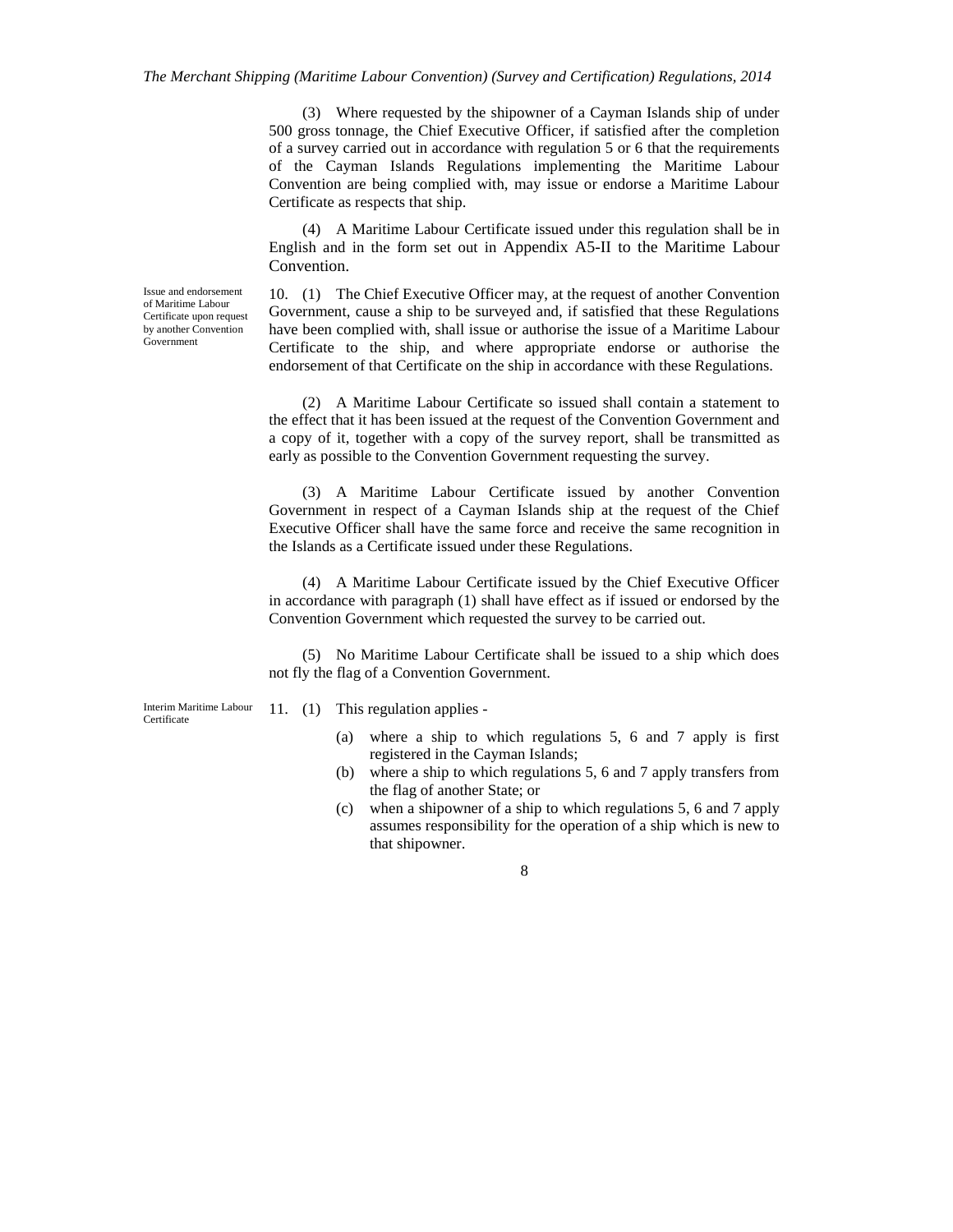- (2) Where the Chief Executive Officer has verified that
	- (a) a ship has been inspected for compliance with the matters listed in Appendix A5-1 of the Maritime Labour Convention;
	- (b) the shipowner has demonstrated that the ship has adequate procedures to comply with the requirements of the Cayman Islands Regulations implementing the Maritime Labour Convention;
	- (c) the ship's master is familiar with the requirements of the Maritime Labour Convention and the responsibilities for its implementation; and
	- (d) the Chief Executive Officer has the information which would be necessary for him to produce a Declaration of Maritime Labour Compliance - Part 1, as respects the ship,

the Chief Executive Officer may issue an interim Maritime Labour Certificate.

(3) An interim Maritime Labour Certificate may be issued for a period not exceeding six months.

(4) An interim Maritime Labour Certificate issued under this regulation shall be in English and in the form set out in Appendix A5-II to the Maritime Labour Convention.

12. (1) Subject to the following paragraphs, a Maritime Labour Certificate is valid for a period not exceeding five years beginning with the date of completion of the relevant initial or renewal survey.

Duration and validity of Maritime Labour Certificate

(2) Where a renewal survey as required by regulation  $6(1)(b)$  has been completed within a period of three months before the expiry of a Maritime Labour Certificate, the new certificate shall be issued as being valid from the date of expiry of the existing certificate.

(3) A Maritime Labour Certificate issued in respect of a ship ceases to be valid -

- (a) in respect a ship to which regulations 5, 6 and 7 apply, if an intermediate survey has not been completed within the period specified in regulation 7 and the Certificate so endorsed; or
- (b) where the Chief Executive Officer has issued the Certificate in accordance with regulation 9(3), if that Certificate has not been endorsed.

(4) Where a certificate ceases to be valid for a reason specified in paragraph (3)(a) or (b), the Chief Executive Officer may issue a new certificate if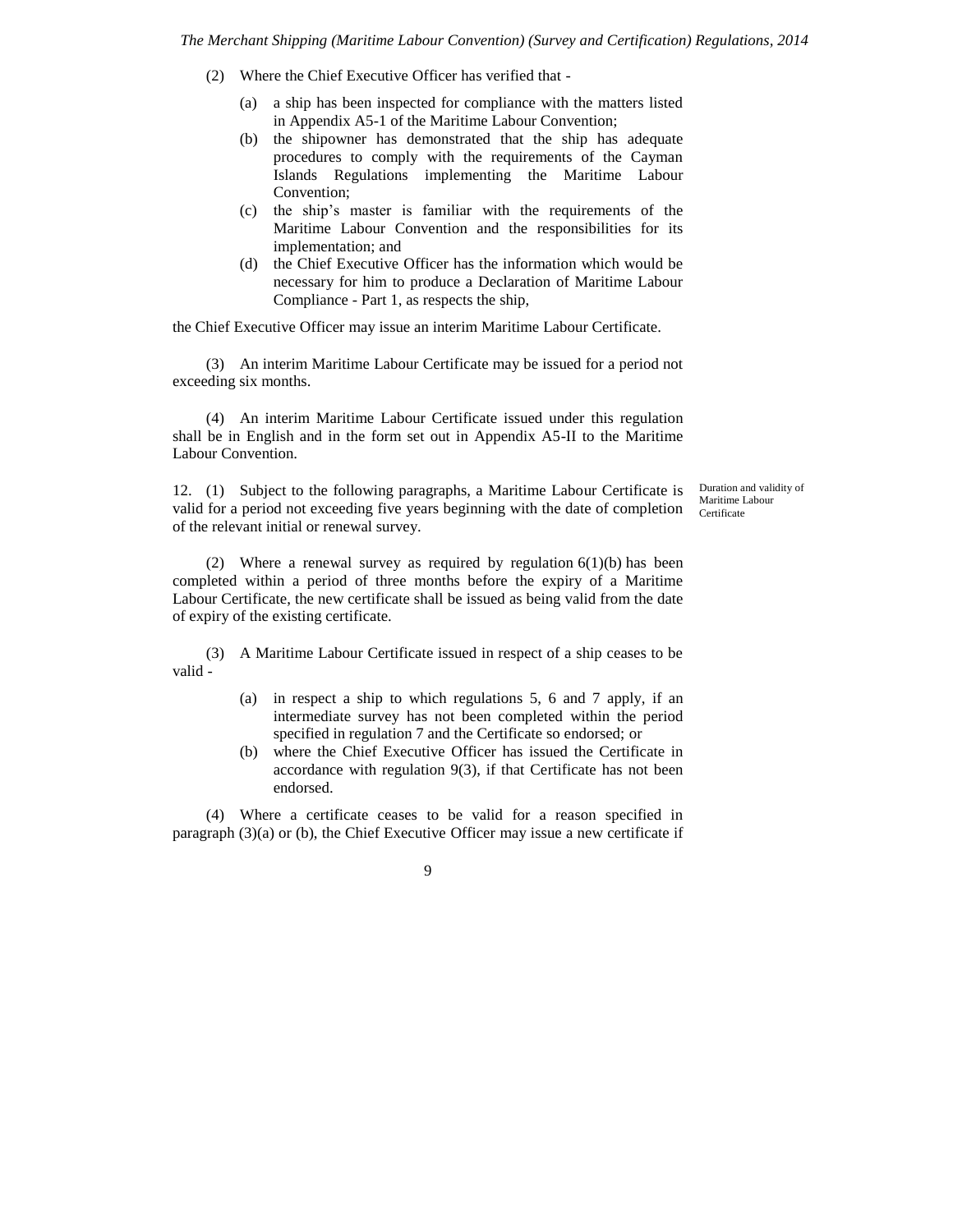satisfied that the non-compliance has been suitably addressed and remedied, notwithstanding that the ship has not been subject to a survey falling within regulation 9 since the previous certificate was cancelled.

(5) A Maritime Labour Certificate or interim Maritime Labour Certificate ceases to be valid -

- (a) upon transfer of the ship to the flag of another State;
- (b) when the person who is named on the certificate as the shipowner ceases to have responsibility for the operation of the ship,
- (c) if substantial changes are made to the ship's accommodation or recreational facilities for seafarers or its food and catering facilities; or
- (d) if the ship's accommodation or its recreational facilities for seafarers or the ship's food and catering facilities have sustained damage or otherwise become deficient and that damage or deficiency has not been rectified.

(6) The Chief Executive Officer may cancel a Maritime Labour Certificate issued to a Cayman Islands ship where the Chief Executive Officer has reason to believe that the Certificate was issued on false or erroneous information, and may require such Certificate to be surrendered as directed.

(7) Where a Maritime Labour Certificate or interim Maritime Labour Certificate has been issued to a ship and has not expired and -

- (a) an improvement notice under section 424 of the Law has been served on the shipowner or the ship's master and the contravention specified in the improvement notice has not been remedied within the period specified in the notice; or
- (b) the Chief Executive Officer has determined that there is clear evidence that the ship does not comply with the requirements of the Maritime Labour Convention and that the failure of the ship to comply endangers the safety of the ship or its crew,

the Chief Executive Officer may suspend the validity of the Maritime Labour Certificate or interim Maritime Labour Certificate.

(8) Where the Chief Executive Officer suspends the validity of the Maritime Labour Certificate or interim Maritime Labour Certificate, the Chief Executive Officer shall give notice of the suspension to the shipowner and the ship's master, and may require the Certificate which has been so suspended to be surrendered as directed.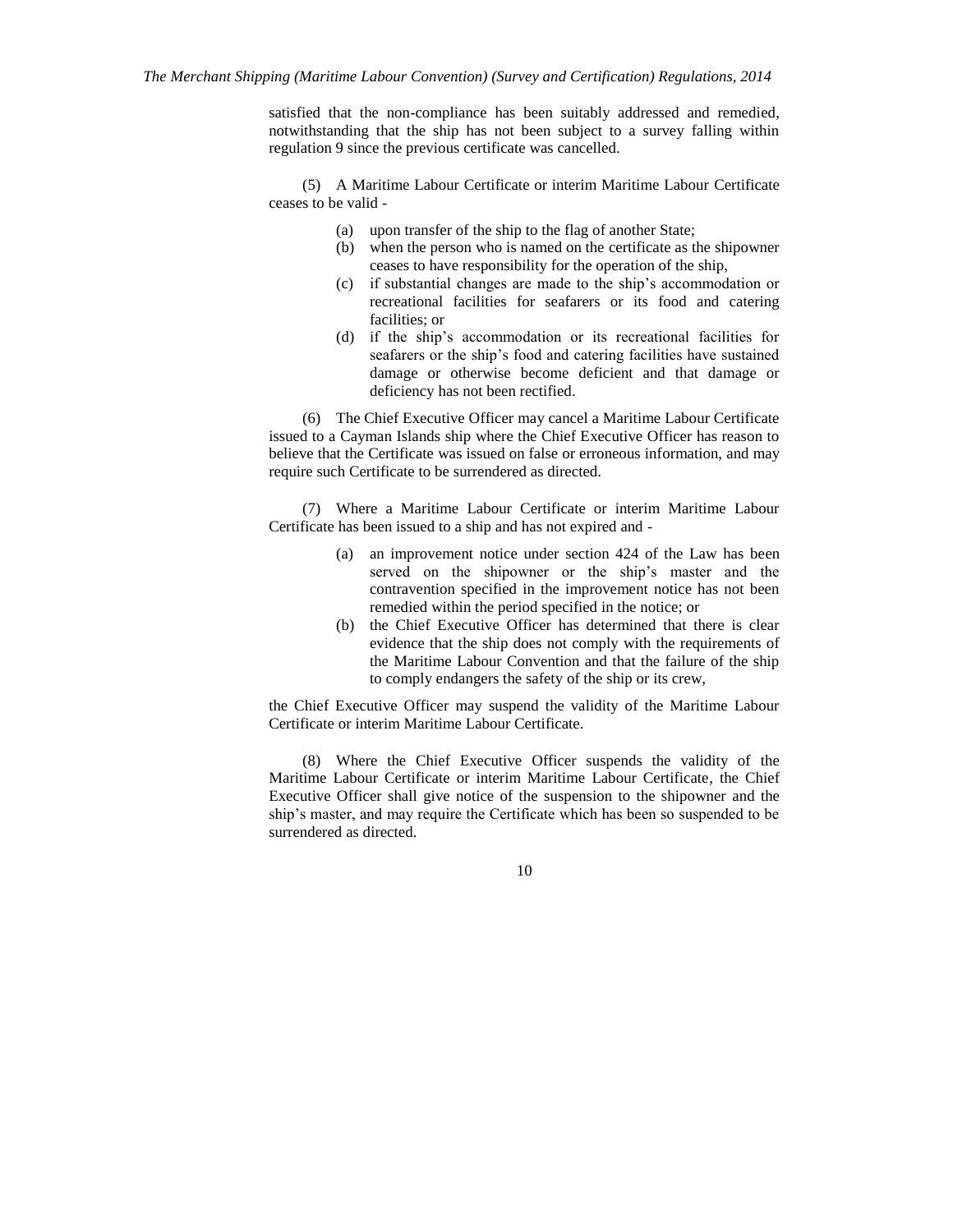13. (1) The shipowner of a ship which is subject to a survey in accordance with regulations 5, 6, and 7 or 10 or to an inspection in accordance with regulation 11 shall -

Declaration of Maritime Labour Compliance

- (a) provide to the Chief Executive Officer the information necessary for the Chief Executive Officer to draw up the Declaration of Maritime Labour Compliance - Part 1; and
- (b) draw up the Declaration of Maritime Labour Compliance Part  $\mathcal{D}$

(2) Where the Chief Executive Officer has been provided with the necessary information and with the Declaration of Maritime Labour Compliance - Part 2, the Chief Executive Officer shall -

- (a) draw up the Declaration of Maritime Labour Compliance Part 1;
- (b) certify the Declaration of Maritime Labour Compliance Part 2; and
- (c) issue the Declaration of Maritime Labour Compliance.
- (3) The Chief Executive Officer
	- (a) when issuing or endorsing a Maritime Labour Certificate in accordance with regulations 5, 6 and 7 shall attach to that Certificate the Declaration of Maritime Labour Compliance - Part 1 and Part 2; and
	- (b) when carrying out any survey or verification of the compliance of a ship with the Maritime Labour Convention, shall record the results of that survey or verification in the Declaration of Maritime Labour Compliance - Part 1.

(4) A Declaration of Maritime Labour Compliance - Part 1 issued under this regulation shall be in English and in the form set out by Shipping Notice as may be amended from time to time.

(5) A Declaration of Maritime Labour Compliance - Part 2 issued under this regulation shall be in English and in the form set out in Appendix A5-II to the Maritime Labour Convention.

14. (1) A shipowner shall not use a recruitment and placement service to recruit seafarers to work on a ship if it does not fall within paragraph (2).

Duty on shipowner in respect of recruitment and placements services

- (2) A recruitment and placement service falls within this paragraph if it
	- (a) is based
		- (i) in the Cayman Islands;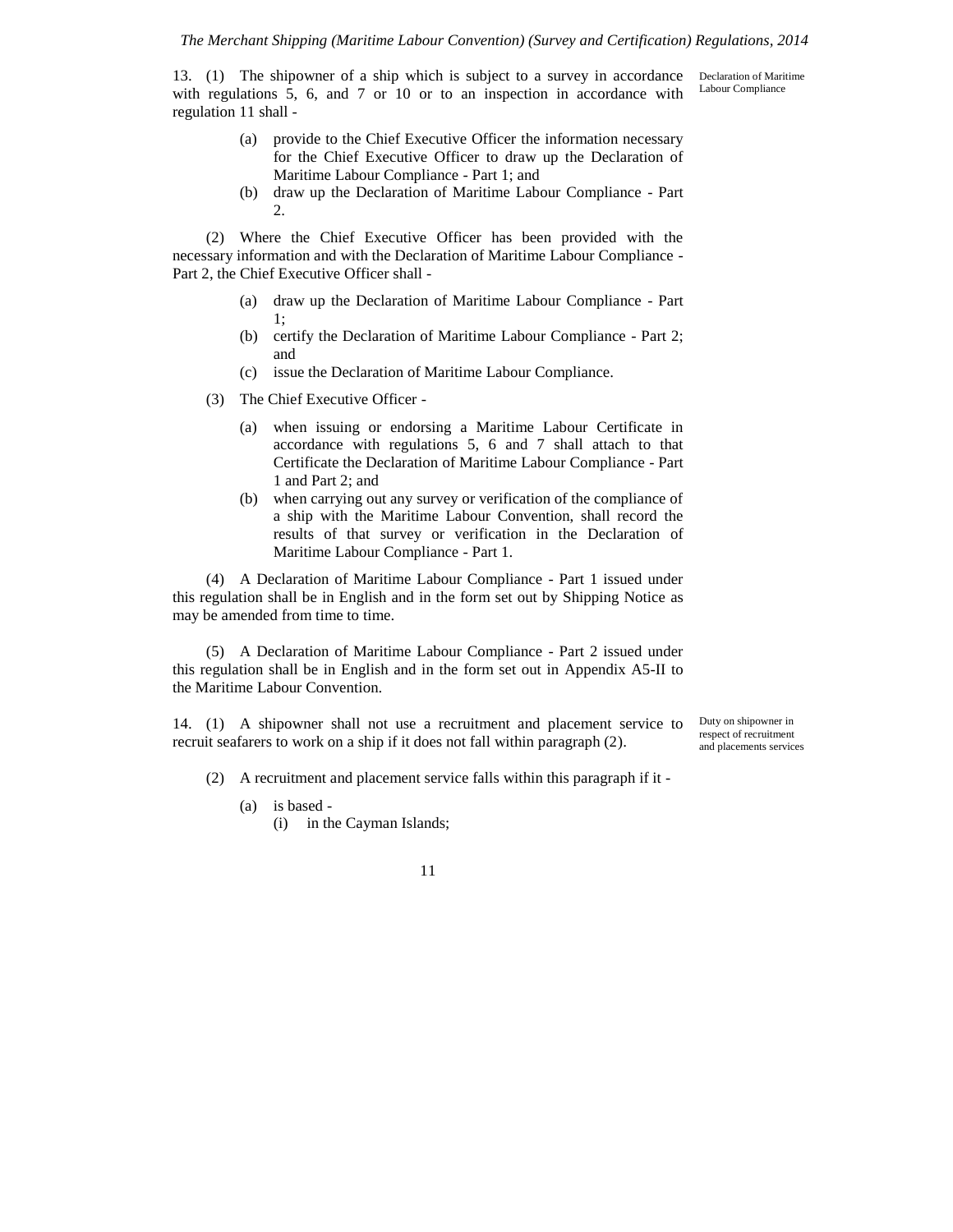- (ii) in a country which has ratified the Maritime Labour Convention; or
- (iii) in a country to which another country's ratification of the Maritime Labour Convention has been extended; or
- (b) complies with the requirements relating to recruitment and placement services referred to in Standard A1.4 of the Maritime Labour Convention.

15. (1) The shipowner and the master shall ensure that there is carried on board a ship at all times a copy of the Maritime Labour Convention.

(2) The shipowner and master of a ship in respect of which a Maritime Labour Certificate or interim Maritime Labour Certificate has been issued and has not expired shall ensure that the following documents are carried on board the ship and posted in a conspicuous place on board where they are available to seafarers -

- (a) the Maritime Labour Certificate or interim Maritime Labour Certificate for the ship; and
- (b) if the ship has a Maritime Labour Certificate, the Declaration of Maritime Labour Compliance - Parts 1 and 2.

(3) The shipowner and the master shall make the documents referred to in paragraphs (1) and (2) available, upon request, to seafarers on the ship, flag State inspectors, port State inspectors and shipowners' and seafarers' representatives.

On-board and on-shore complaint procedure

with -

16. (1) The shipowner and the master shall ensure that there is available to a seafarer on that ship a procedure to lodge a complaint alleging a breach of the requirements of the Maritime Labour Convention and for that complaint to be resolved fairly, effectively and expeditiously.

(2) A procedure to lodge a complaint and have it resolved shall -

- (a) seek to resolve the complaint at the lowest level possible;
- (b) enable a seafarer to complain directly to the master of the ship and appropriate external authorities;
- (c) include the right of the seafarer to be accompanied or represented during any hearing which takes place under that procedure; and
- (d) comply with the requirements of CISN 04/2014.
- (3) The shipowner and master shall ensure that a seafarer is provided
	- (a) a copy of the complaint procedure which is available to the seafarer in accordance with paragraph  $(1)$ ;

12

Documents to be carried on board ship and made available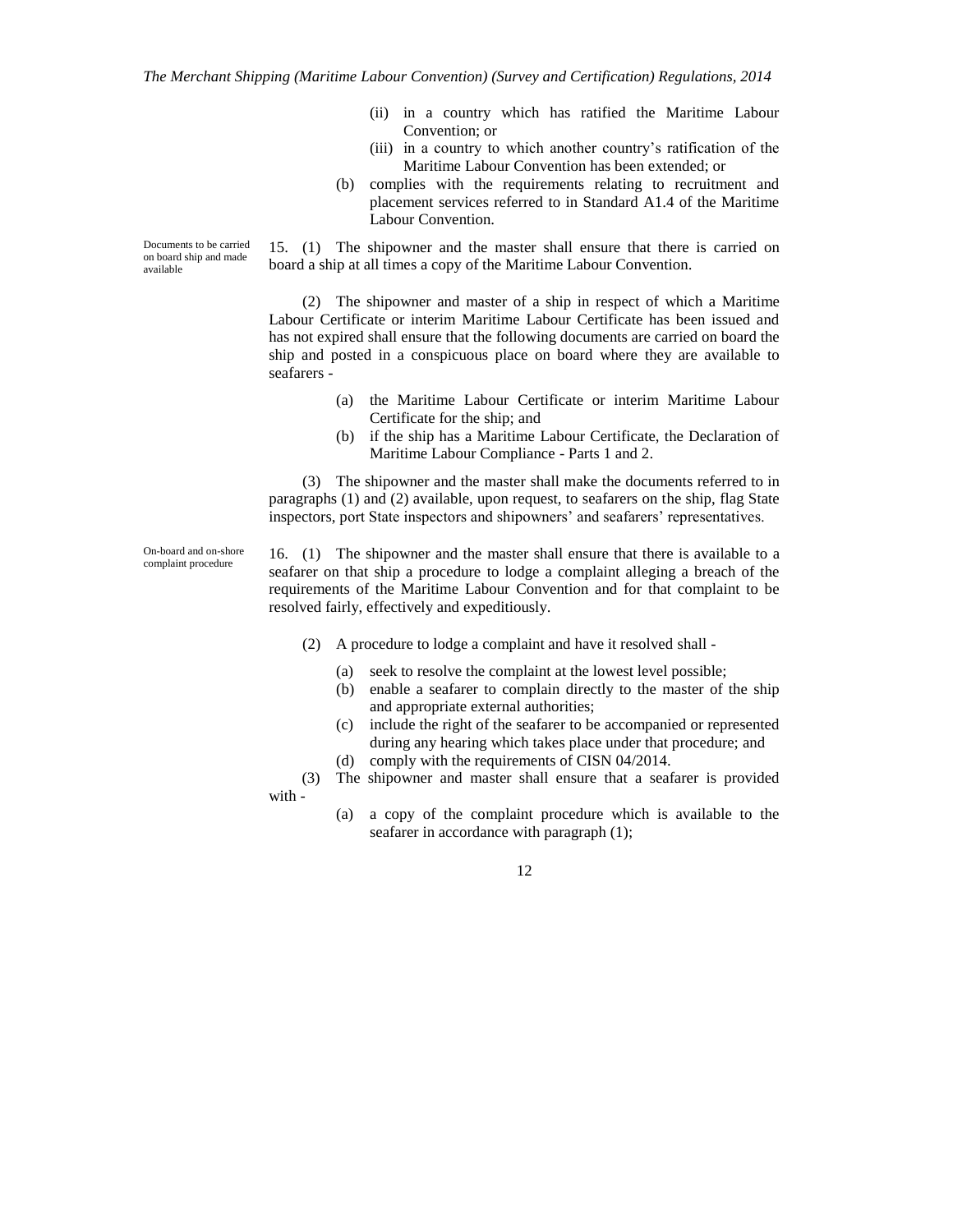- (b) contact information for the Shipping Master;
- (c) contact information for the competent authority for the survey and enforcement of the Maritime Labour Convention in the seafarer's country of residence; and
- (d) the name of a person or persons on board the ship who can, on a confidential basis, provide the seafarer with impartial advice on the seafarer's complaint and otherwise assist the seafarer in following the complaint procedure.

(4) A seafarer may lodge with the Shipping Master a complaint alleging a breach of the requirements of the Maritime Labour Convention, and the Shipping Master shall treat the source of any such complaint as confidential.

(5) The shipowner and master shall ensure that a seafarer is not subjected to any detriment on the grounds that the seafarer has lodged a complaint, whether through an on-board procedure or to the Shipping Master, alleging a breach of the requirements of the Maritime Labour Convention.

(6) For the purposes of paragraph (2)(a), seeking to resolve a complaint at the lowest level possible means -

- (a) having the complaint considered by the lowest level of manager or officer who has the expertise and authority appropriate to consider such a complaint, provided that the person considering the complaint is not directly involved with the particular complaint;
- (b) if that person is unable to resolve or reject the complaint, escalating the complaint to be considered by the next level of manager or officer who has the expertise and authority appropriate to consider such a complaint, provided that the person considering the complaint is not directly involved with the particular complaint; and
- (c) continuing to escalate the complaint in such manner until it is resolved or rejected.

Arbitration

17. If a shipowner, or any other person making an application for a survey required by these Regulations is dissatisfied with the outcome of the survey because the issue of a Maritime Labour Certificate has been refused or for any other reason, the shipowner or other person may serve notice, within twenty-one days of the completion of the survey, on the Chief Executive Officer, that the dispute be referred to a single arbitrator appointed by agreement between the parties to be settled by the arbitrator; and section 201 of the Law shall apply in such circumstances.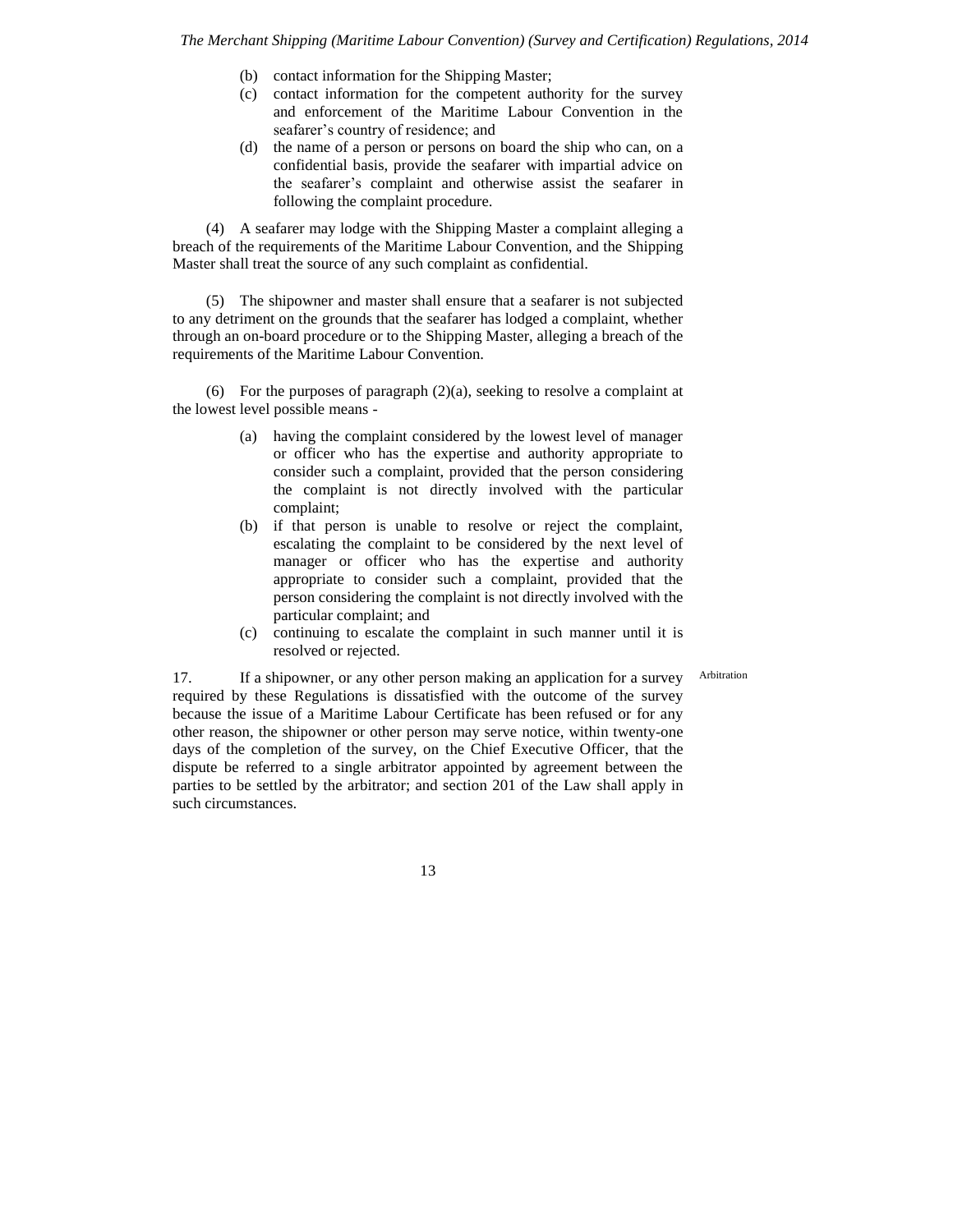Inspection of ships

18. (1) For the purpose of checking compliance with these Regulations, other than regulations 20 to 22, an authorized person may at all reasonable times go on board a ship and inspect the ship, its equipment, any article and any document carried on it.

(2) Sections 421(2) and (4) of the Law apply in relation to paragraph (1) as if references in those subsections to "subsection (1)" were references to paragraph (1).

(3) Sections 422 (1), (2), (3) and (5) to (8) and 423(1) and (2) of the Law apply in relation to the inspection of a ship for the purposes of checking compliance with these Regulations as they apply in relation to the inspection of a ship for the purposes of checking compliance with the Law, as if -

- (a) references in those sections to "this Law" were to these Regulations;
- (b) for section  $422(1)(b)$  there were substituted a reference to any ship to which this regulation applies; and
- (c) in section  $422(2)(h)(iii)$  the words "or any instrument made under it" were omitted.

(4) Sections 423 to 429 of the Law apply for the purposes of these Regulations as if the relevant statutory provisions included these Regulations.

(5) When an inspection is conducted under this regulation all reasonable efforts shall be made to avoid a ship being unreasonably delayed.

Detention of ships

- 19. (1) Where an authorized person has clear grounds for believing that
	- (a) a ship to which regulations 5, 6 or 7 apply does not have a valid Maritime Labour Certificate and Declaration of Maritime Labour Compliance - Parts 1 and 2 or a valid interim Maritime Labour Certificate;
	- (b) documents are not on board ship as required by regulation 15; or
	- (c) a complaints procedure is not available as required by regulation 16,

the ship is liable to be detained.

(2) The power under this regulation to detain a ship shall only be exercised if the ship in question is -

(a) Cayman Islands ship; or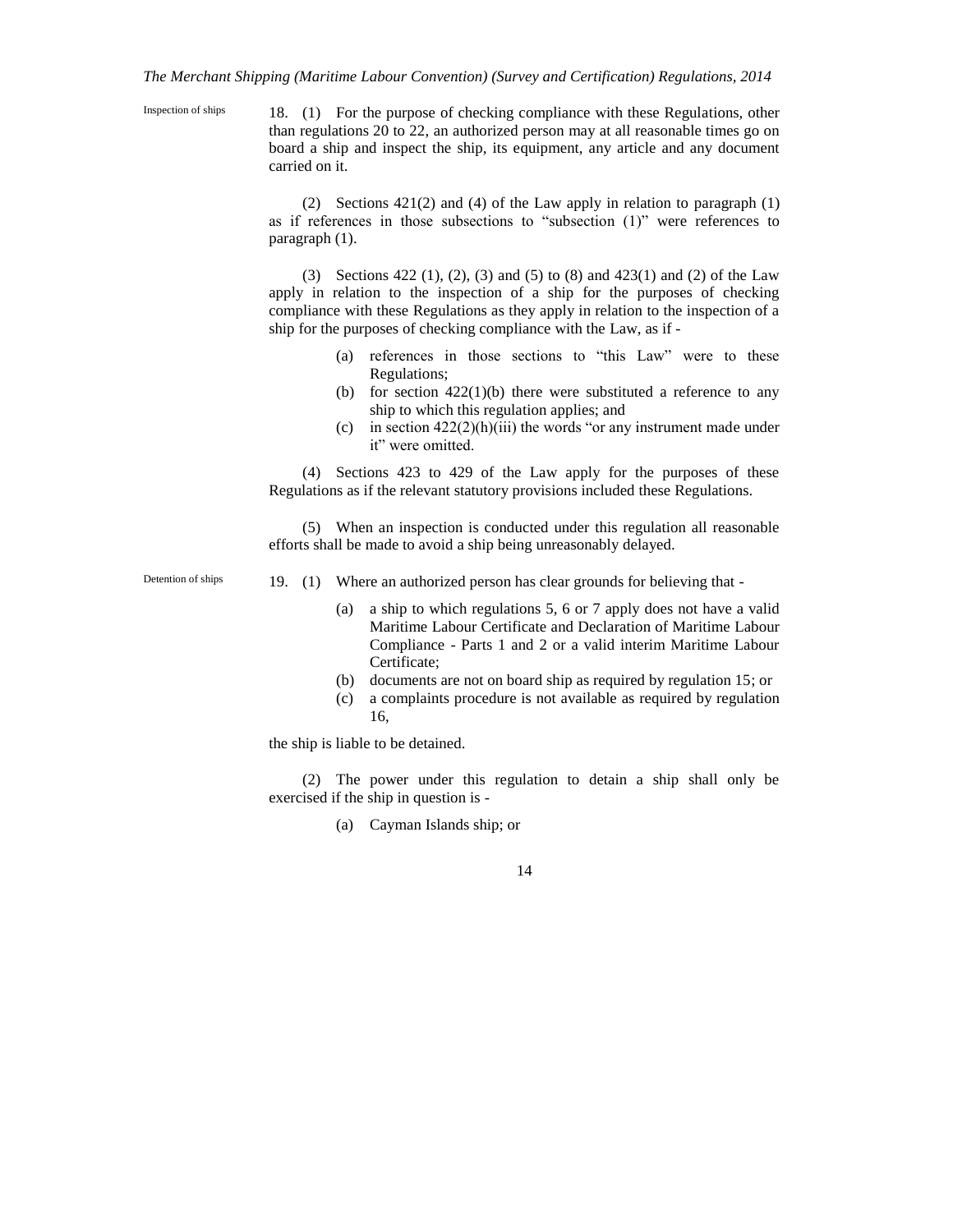(b) a non-Cayman Islands ship without a Maritime Labour Certificate whilst in a Cayman Islands port or Cayman Islands waters.

(3) Section 444 of the Law applies where a ship is liable to be or is detained under this regulation as if references to the detention of a ship under that Law were references to these Regulations.

(4) Where a ship is liable to be detained under these Regulations an authorized person shall serve on the master, or other person for the time being in charge of the ship, a detention notice which states the grounds for detention and the requirements to be complied with in respect of the notice in order for the ship to be released from the detention.

(5) Where a ship which is detained under these Regulations is not a Cayman Islands ship, the Chief Executive Officer shall immediately inform the Consul or a diplomatic representative of the State whose flag the ship is entitled to fly, or the appropriate maritime authorities of that State, of the detention and the grounds therefor.

(6) Where a ship is detained under these Regulations, an authorized person shall release the ship in accordance with the applicable provisions of section 444 of the Law.

(7) It is prohibited for a ship on which a detention notice has been served to proceed to sea or attempt to proceed to sea unless a release from the detention has been issued in writing by an authorized person.

(8) Notwithstanding that a detained ship may be eligible for release where any applicable fine, cost and expenses have been paid by the master or shipowner, or a security paid, in accordance with section 444 of the Law, the ship shall not be released until any deficiency for which the vessel was detained has been rectified to the satisfaction of the Chief Executive Officer.

(9) When an inspection is conducted under this regulation all reasonable efforts shall be made to avoid a ship being unreasonably delayed or detained.

20. (1) Where -

- (a) a ship is not a Cayman Islands ship; and
- (b) the Maritime Labour Convention is in force for the State whose flag the ship is entitled to fly,

that ship shall comply with the following requirements of the Maritime Labour Convention -

Documentation and complaint procedure requirements for non-Cayman Islands ships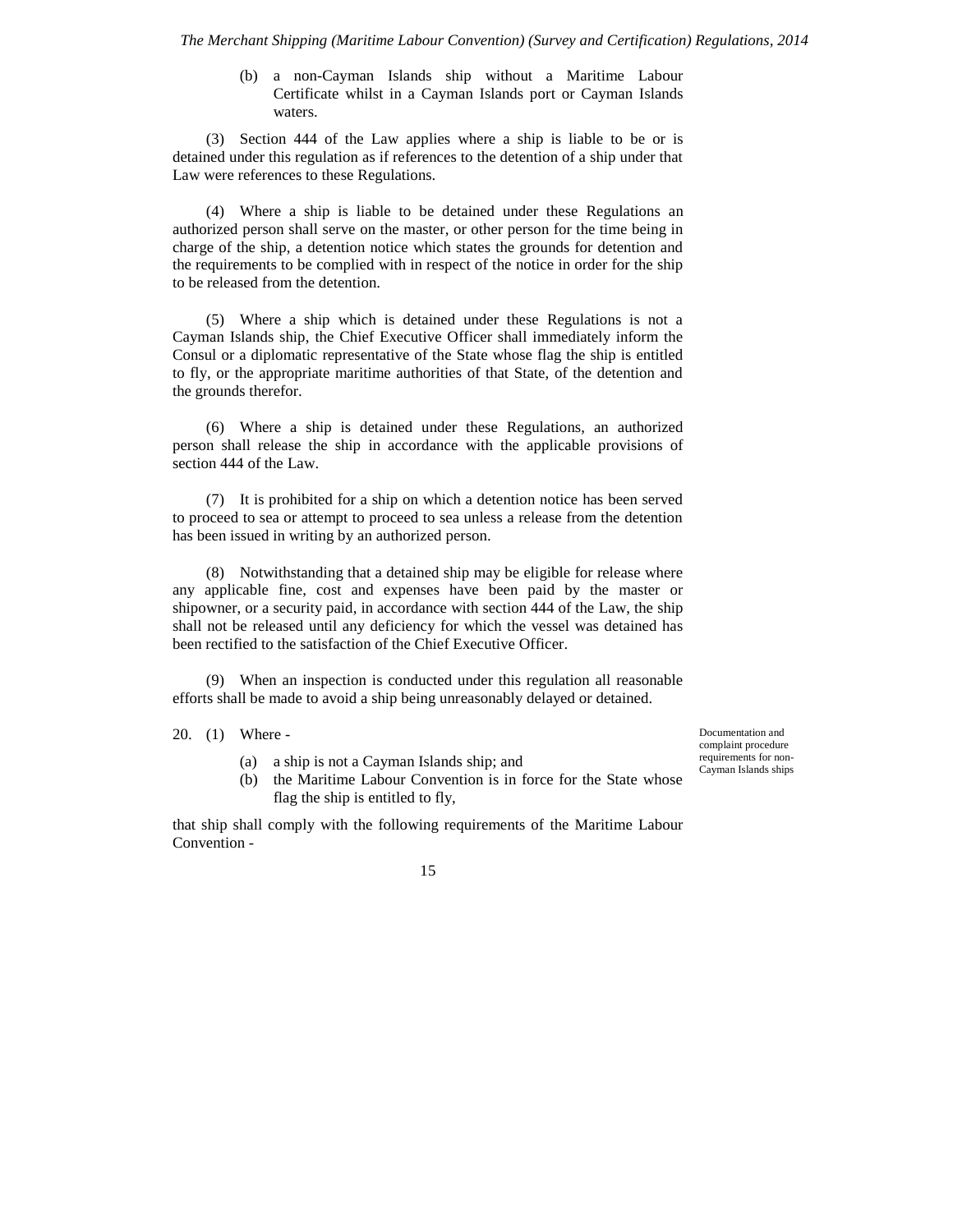- (i) Standard A5.1.1 paragraph 2 (requirement to have copy of Maritime Labour Convention on board);
- (ii) Regulation 5.1.3 paragraphs 3 and 4 and Standard A5.1.3 paragraph 12 (Maritime Labour Convention Certificate and Declaration of Maritime Labour Compliance to be carried on board ship);
- (iii) Regulation 5.1.5 and Standard A5.1.5 (On-board complaint procedures); and
- (iv) Regulation 5.2.2 and Standard A5.2.2 (On-shore seafarer complaint-handling procedures).

#### 21. (1) Where -

- (a) a ship is not a Cayman Islands ship, and
- (b) the Maritime Labour Convention is in force for the State whose flag the ship is entitled to fly,

an authorized person may review the ship's Maritime Labour Certificate and the Declaration of Maritime Labour Compliance - Parts 1 and 2, or the ship's interim Maritime Labour Certificate and, where Standard A5.2.1 applies, may carry out a more detailed inspection, in accordance with that Standard.

(2) Where a ship is not a Cayman Islands ship and the Maritime Labour Convention is not in force for the State whose flag the ship is entitled to fly, an authorized person may carry out an inspection of that ship as set out in Standard A5.2.1 of the Maritime Labour Convention.

22. (1) Where an authorized person inspects a ship under regulation 21 and has clear grounds for believing that -

- (a) the ship does not comply with the requirements of the Maritime Labour Convention; and
- (b) the non-compliance represents
	- (i) a significant danger to the safety, health or security of seafarers; or
	- (ii) a serious or repeated breach of the requirements of the Maritime Labour Convention,

the ship is liable to be detained.

(2) An authorized person may permit a ship which is liable to be detained under paragraph (1) to proceed to sea for the purpose of proceeding to the nearest appropriate repair yard available.

16

Inspection of non-Cayman Islands ships

Detention of non-Cayman Islands ships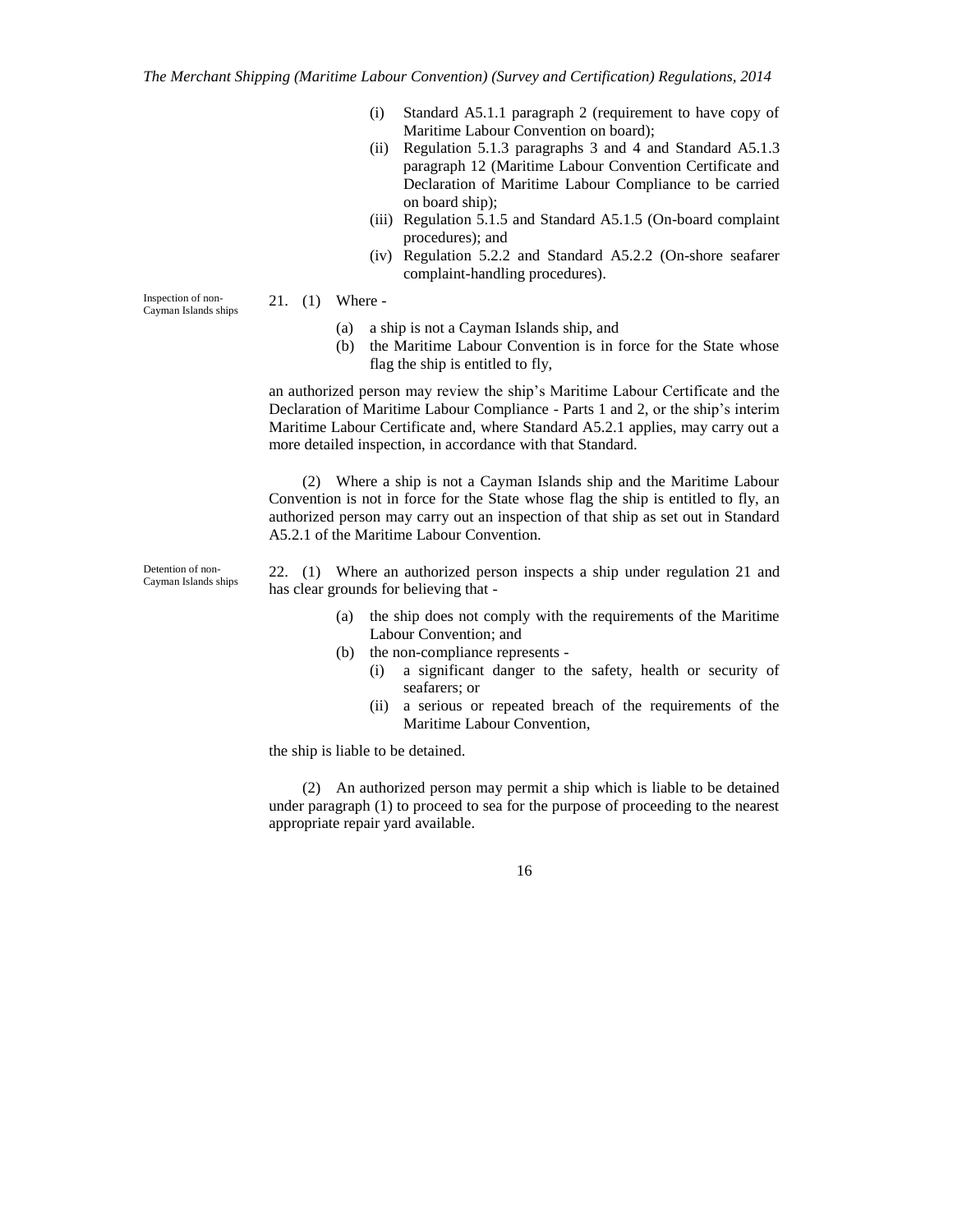(3) Where a ship is liable to be detained or is detained under this regulation, section 444 of the Law applies as if -

- (a) references to the detention of a ship under the Law were references to the detention of the ship in question under this regulation; and
- (b) subsection (7) were omitted.

(4) Where a ship is detained under this regulation, the Chief Executive Officer shall immediately inform the consul or diplomatic representative of the State whose flag the ship is entitled to fly, or the appropriate maritime authorities of that State.

(5) Where a ship is detained under this regulation but the failure to comply referred to in paragraph (1) has ceased, a person having power to detain the ship shall, at the request of the shipowner or master, immediately release the ship.

23. Regulations 12 and 13 of the Merchant Shipping (Port State Control) Regulations, 2003 shall have effect in relation to a detention notice served under these Regulations subject to the reference in those Regulations to inspector being taken to include a reference to a surveyor.

Right of appeal and compensation

Offences and penalties

24. (1) If a ship to which regulation 4 applies proceeds or attempts to proceed to sea or on a voyage or excursion without having had an inspection required by that regulation, the shipowner and the master commit an offence and are liable -

- (a) on summary conviction, to a fine of twenty thousand dollars, notwithstanding sections 6(2) and 8 of the Criminal Procedure Code (2013 Revision); and
- (b) on conviction on indictment, to a fine of one hundred thousand dollars.

(2) If a ship to which regulations 5, 6 or 7 apply proceeds or attempts to proceed to sea or on a voyage or excursion without -

- (a) a valid Maritime Labour Certificate and the Declaration of Maritime Labour Compliance - Parts 1 and 2; or
- (b) a valid interim Maritime Labour Certificate,

the shipowner and the master commit an offence and are liable -

- (i) on summary conviction, to a fine of twenty thousand dollars, notwithstanding sections 6(2) and 8 of the Criminal Procedure Code (2013 Revision); and
- (ii) on conviction on indictment, to a fine of one hundred thousand dollars.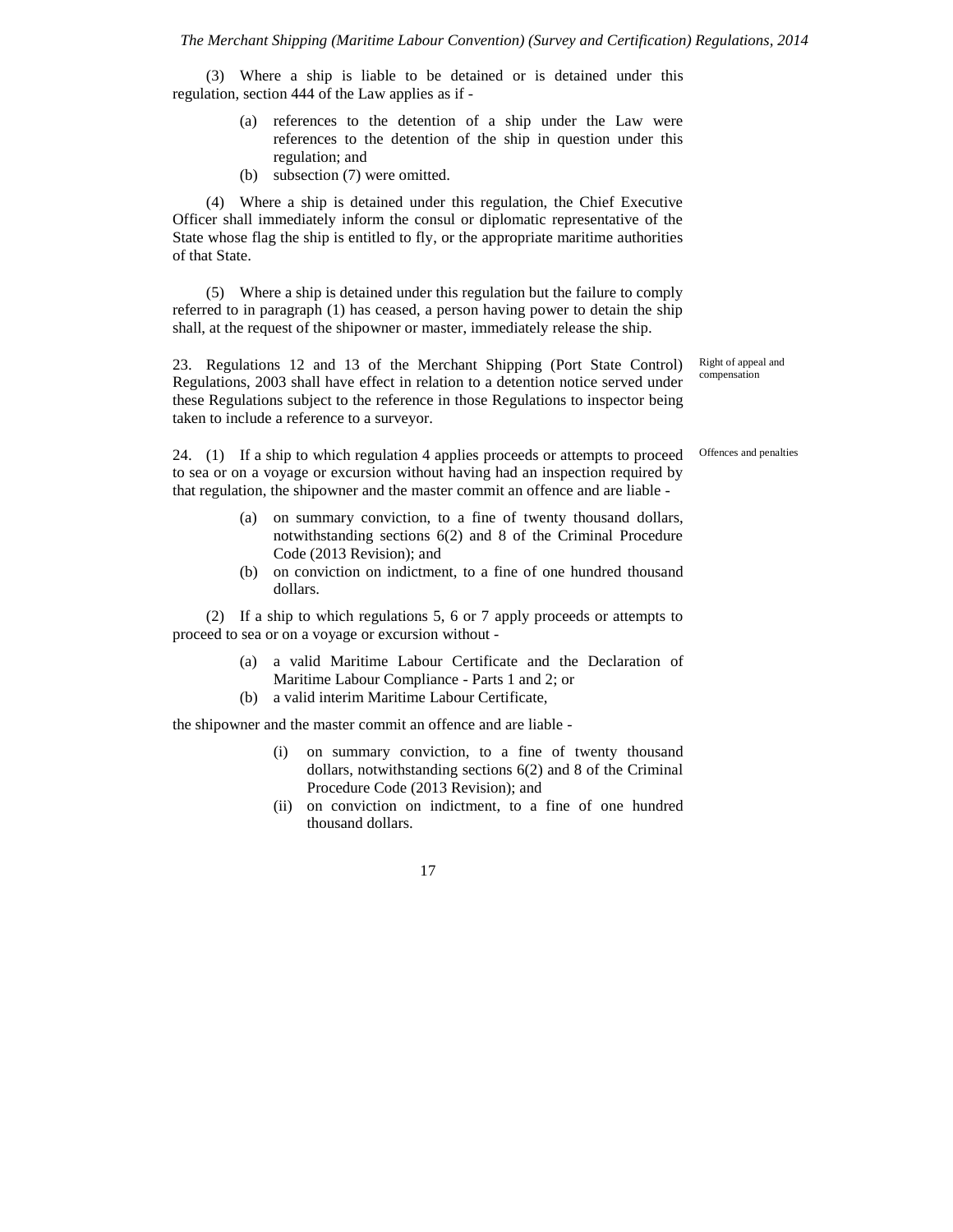- (3) Any person who
	- (a) intentionally alters a Maritime Labour Certificate or interim Maritime Labour Certificate;
	- (b) intentionally makes a false Maritime Labour Certificate or interim Maritime Labour Certificate;
	- (c) in connection with any survey undertaken in accordance with these Regulations knowingly or recklessly furnishes false information;
	- (d) with intent to deceive, uses, lends, or allows to be used by another, a Maritime Labour Certificate or interim Maritime Labour Certificate; or
	- (e) fails to surrender a Maritime Labour Certificate or interim Maritime Labour Certificate as directed in accordance with regulation 12(4),

commits an offence and is liable -

- (i) on summary conviction, to a fine of twenty thousand dollars, notwithstanding sections 6(2) and 8 of the Criminal Procedure Code (2013 Revision); and
- (ii) on conviction on indictment, to a fine of one hundred thousand dollars.

(4) Any contravention of regulation 14 is an offence by the shipowner and he is liable -

- (a) on summary conviction, to a fine of twenty thousand dollars, notwithstanding sections 6(2) and 8 of the Criminal Procedure Code (2013 Revision); and
- (b) on conviction on indictment, to a fine of one hundred thousand dollars.

(5) Any contravention of regulation 15 or 16 is an offence by the shipowner and by the master and they are liable -

- (a) on summary conviction, to a fine of twenty thousand dollars, notwithstanding sections 6(2) and 8 of the Criminal Procedure Code (2013 Revision); and
- (b) on conviction on indictment, to a fine of one hundred thousand dollars.

(6) If a ship to which regulation 20 applies proceeds to sea in Cayman waters or attempts to proceed to sea or on a voyage or excursion in Cayman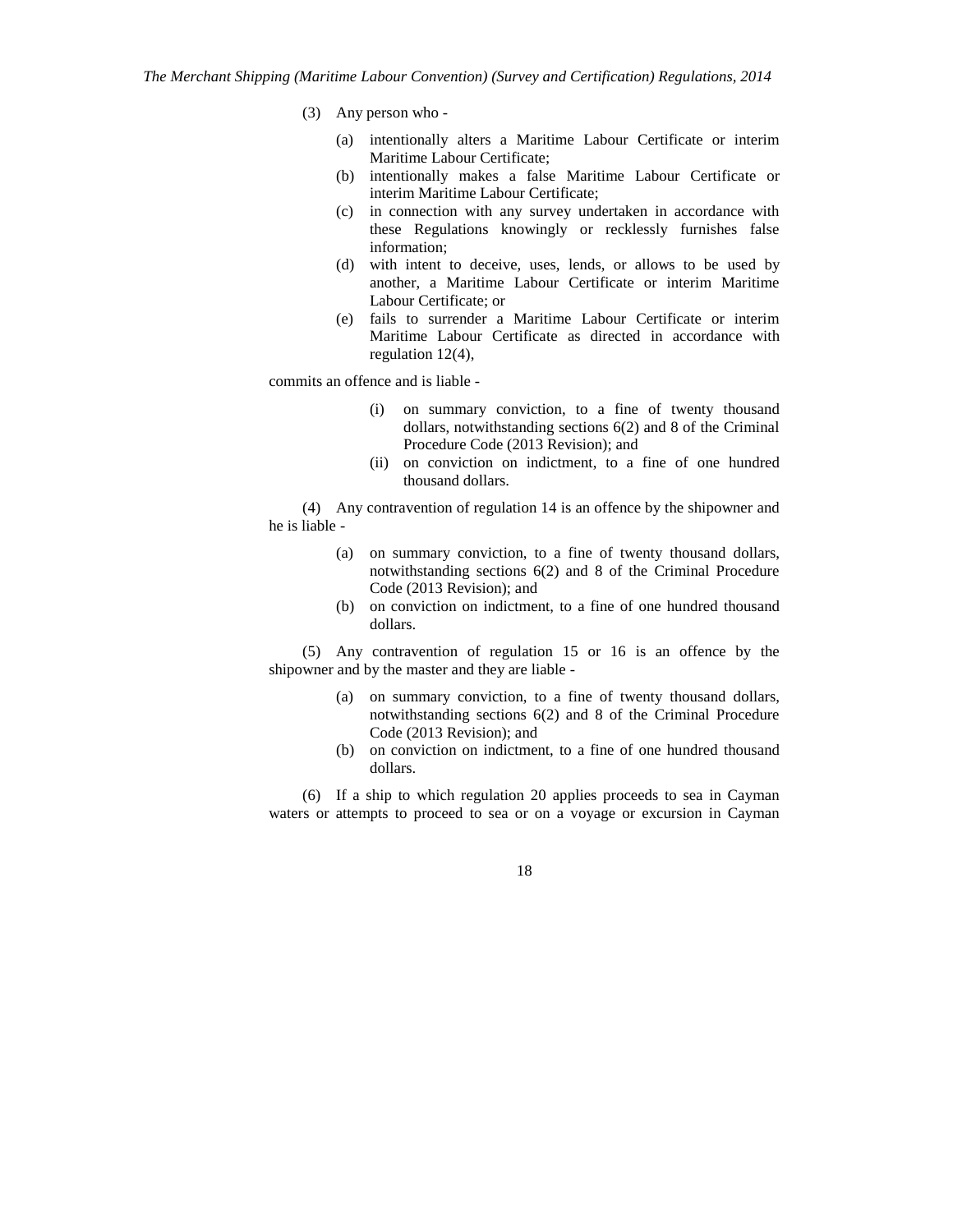waters without complying with the requirements of regulation 20, the shipowner and the master commit an offence and are liable -

- (a) on summary conviction, to a fine of twenty thousand dollars, notwithstanding sections 6(2) and 8 of the Criminal Procedure Code (2013 Revision); and
- (b) on conviction on indictment, to a fine of one hundred thousand dollars.

Defence

25. It is a defence for a person charged with an offence under these Regulations to show that the offence was committed without that person's knowledge or, where the person had such knowledge, that the person took all reasonable precautions and exercised all due diligence to avoid the commission of the offence.

#### **SCHEDULE**

(Regulation 2)

## **REGULATIONS IMPLEMENTING THE MARITIME LABOUR CONVENTION**

Merchant Shipping (Maritime Labour Convention) (Certification, Safe Manning, Hours of Work and Watchkeeping) (Amendment) Regulations, 2014

Merchant Shipping (Maritime Labour Convention) (Crew Accommodation) Regulations, 2014

Merchant Shipping (Maritime Labour Convention) (Food and Catering) Regulations, 2014

Merchant Shipping (Maritime Labour Convention) (Health and Safety) Regulations, 2014

Merchant Shipping (Maritime Labour Convention) (Medical Care) Regulations, 2014

Merchant Shipping (Maritime Labour Convention) (Medical Certification) Regulations, 2014

Merchant Shipping (Maritime Labour Convention) (Repatriation) Regulations Merchant Shipping (Maritime Labour Convention) (Seafarer Employment Agreement, Shipowners' Liabilities and Wages) Regulations, 2014

Merchant Shipping (Maritime Labour Convention) (Survey and Certification) Regulations, 2014

Made in Cabinet the  $19<sup>th</sup>$  day of August, 2014.